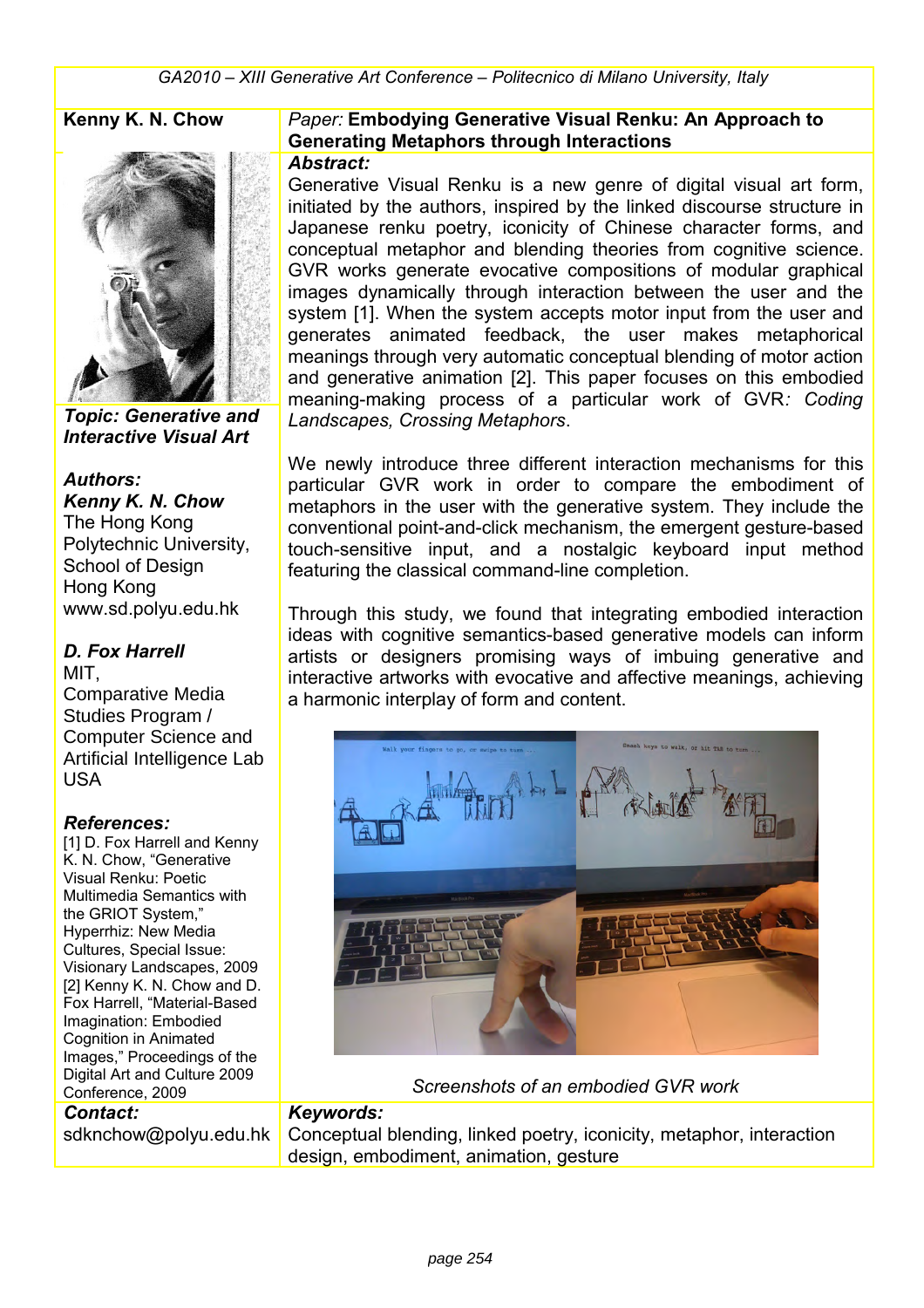# **Embodying Generative Visual Renku: An Approach to Generating Metaphors through Interactions**

**Kenny K. N. Chow, Ph.D.**

*School of Design, The Hong Kong Polytechnic University, Hong Kong, China www.sd.polyu.edu.hk e-mail: sdknchow @polyu.edu.hk*

#### **D. Fox Harrell, Ph.D.**

 *Comparative Media Studies Program / Program in Writing and Humanistic Studies / Computer Science and Artificial Intelligence Lab, MIT, USA*

## **Abstract**

Generative Visual Renku (GVR) is a new form of computational visual art created by the authors. Inspired by linked verses in Japanese renku (renga) poetry, linguistic study of form and content of Chinese characters, and conceptual metaphor and blending theories from cognitive science, GVR works generate evocative compositions of graphical images through interaction between users and a computational art system. In our system, the user makes sense of interacting with animated images through conceptually blending motor input (e.g., walking fingers on a touchpad) with the animated image itself (e.g., a walking character on the screen). This paper focuses on the embodied meaning-making process regarding a particular work of GVR: *Coding Landscapes, Crossing Metaphors*.

We introduce three different interaction mechanisms for this particular GVR work. They include a conventional mouse-based point-and-click mechanism, gesturebased multi-touchpad input, and a keyboard input method featuring command-line completion. We have found that integrating embodied interaction with cognitive science-based models of concept generation can result in effective new ways for artists/designers to imbue traditionally formal generative and interactive artworks with evocative content-oriented and emotional meanings.

## **1. Introduction**

The Generative Visual Renku (GVR) project, co-developed by the authors, presents a new form of generative and interactive visual art inspired by multiple areas of knowledge. The GVR concept and example works have been introduced elsewhere [1-3]. This paper describes the latest major extension of the project, namely new embodied user interaction mechanisms meant to support metaphorical meaning construction.

Traditional renku, or renga, is a type of Japanese linked poetry consisting of a series of links between topics from multiple poets [4, 5]. *Visual* renku, introduced by the GVR project, uses graphical images in place of written text and generates animated compositions dynamically as the user interacts with the system. It is interactive, accepting users' input (via the mouse, touchpad, or keyboard) and allowing users to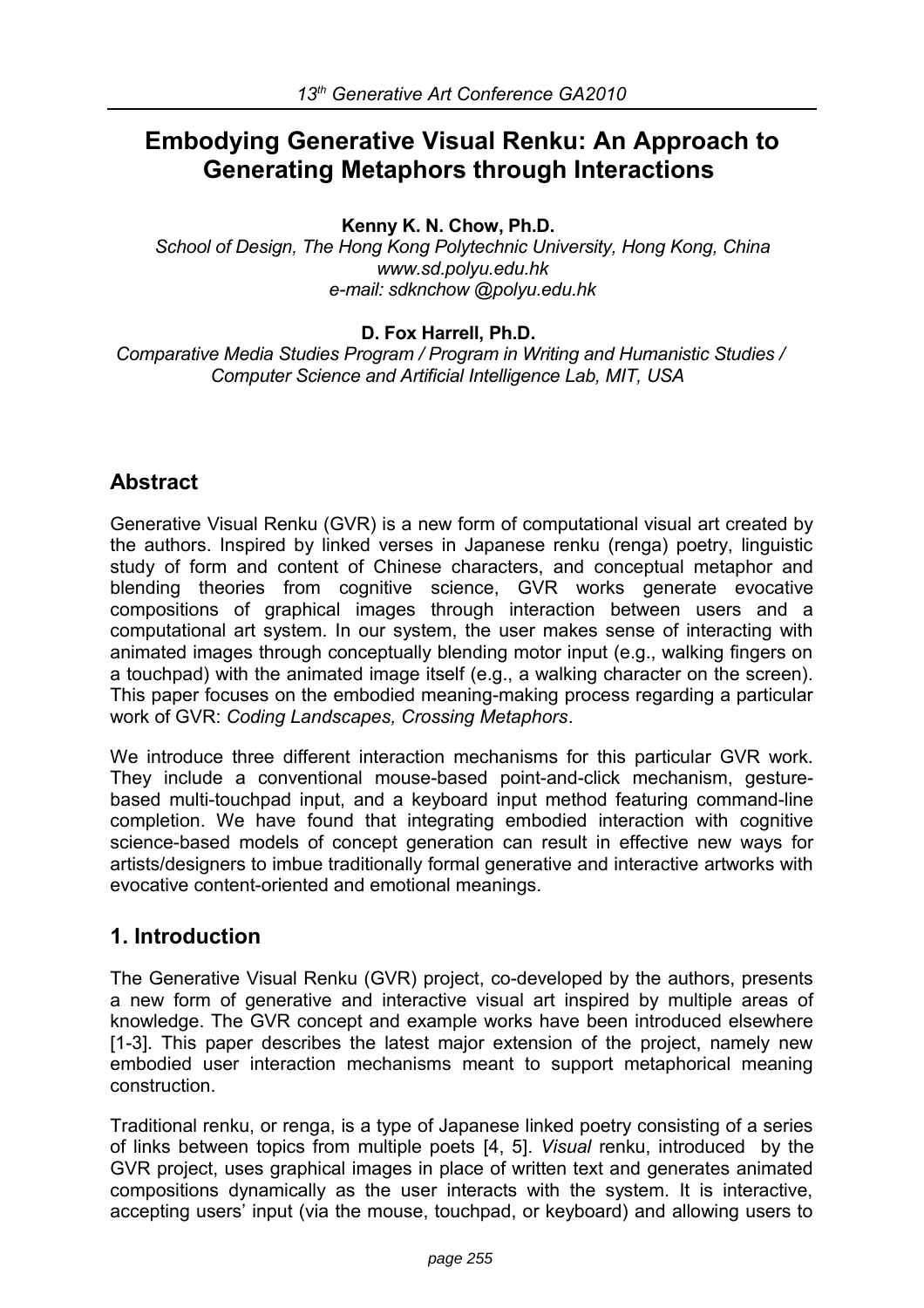determine linking of subsequent imagery. It is also generative in that the subsequent imagery is dynamically and meaningfully composed using an analogical matching algorithm, which compute matches between graphical images based on both visual and conceptual similarity or difference. The algorithm was inherited from Harrell's earlier projects exploring semantics-based interaction for interactive narrative and discourse [6]. Semantics-based interaction here means that the meanings of content elements are represented formally and explicitly in the system using metadata, and user actions produce dynamic outcomes constrained by system designer-created rules. The GVR project consists of new code that extends this architecture to implement semantic-based interaction to guide visual composition of animated images.

The example work described in this paper, *Coding Landscapes, Crossing Metaphors*, demonstrates the visual-conceptual interplay described above. It displays iconic images representing two primary concepts, namely organic versus industrial/modular images, and allows users to traverse back and forth in rudimentary human figure forms. By selecting graphical images (we call them "topographic tiles" or just "tiles"), a user can see animated human figures walking across factories, parking lots, train stations, and occasional amusement parks as well as rivers, mountains, forests, and villages. Along the selected path, the human figures transform in response to places they visit, and the user may be reminded of personal experiences in cityscapes with repetitions of modular, industrial settings or of organic countryside environments, and hopefully of the way the two intertwine. The work marks the prevalence of modularity in our everyday lives, meanwhile reflecting our intermittent hopes for getaway. It provokes a broader metaphor that the landscape of contemporary life is a journey back and forth between rhythmic repetitions and surprising alternations.

Our system itself is built on a cognitive science foundation. The embodied cognition tradition in cognitive science states that human understanding of concepts is primarily built upon bodily experiences [7, 8]. Moreover, in the field of humancomputer interaction (HCI) the embodied cognition perspective suggests that interactive systems should enable people to make meaning through engaged motorbased exchanges [9]. We have argued elsewhere that many interactive multimedia systems invoke imaginative meaning-making processes that involve both sensory perception and motor action. Interactions with these generative animation systems form motor-sensory loops that blend with everyday life experiences, engendering metaphorical understanding [10].

Exemplifying the idea above, we have designed and implemented three different interaction mechanisms for the GVR project. By comparing the respective metaphorical projections from user actions and percepts to concepts, we investigate how the coupling of system-generated animations and users' bodily actions helps users make rich emotional meanings through bodily engagement. This paper, after describing the artistic and theoretical framework of the project, focuses on describing and analyzing recent new interface mechanisms added to the system.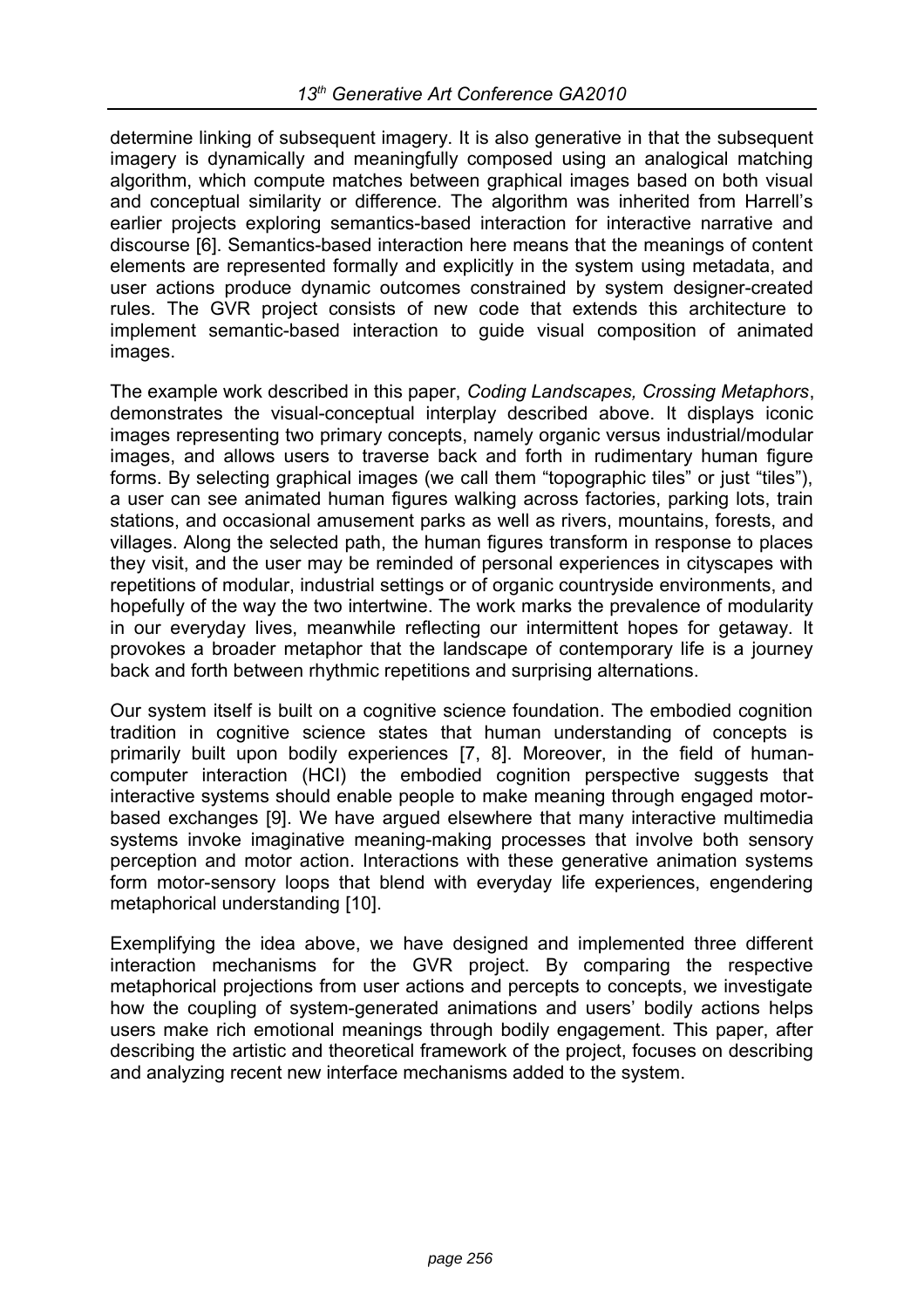## **2. Artistic and Theoretical Framework**

The GVR project draws upon an interdisciplinary artistic and theoretical framework, including traditions of collaborative (linked) poetry, the idea of embodied cognition from cognitive science, linguistic study of metaphorical meanings of Chinese character forms, and an embodied interaction approach to HCI.

### **2.1 The Art of Link and Shift**

#### **2.1.1 Linked poetry**

One of the defining characteristics of GVR is the linked structure inherited from traditional renku. Renku, a form of haiku with linked verses, is a type of collaborative literary work. It requires two or more poets to alternate in the creation of verses to form a complete poem. To compose a poem, renku poets have to create "links" between successive verses through describing similar objects, meanings, sounds, or even "scents," which means a consistency between mood or emotion. Meanwhile, "shifts" are used to avoid too much repetition of ideas or themes. The key is to balance between continuity and diversity. The poets' choices of words depend not only on individual aesthetic senses, but also the interaction with the words of other poets.

#### **2.1.2 Literary art**

This kind of linked structures can be seen in other literary works. An illustrative example is Margaret Wise Brown's short bedtime story *The Runaway Bunny* (1942) [11]. The piece recounts an alternating conversation between a mother rabbit and her child bunny who wants to run away by imagining himself turning into a series of different creatures or objects. His mother cleverly deals his every twist by changing into another thing from which he cannot escape – reassuring the young bunny that she will always be there. For example, when the bunny escapes into the water as a fish, his mother changes into a fisherman. When the bunny jumps from water becoming a mountain, the mother transforms into a climber. In other words, every on of the bunny's twists is a shift and his mother's tactic is to construct a link.

#### **2.1.3 Animation**

Similar approaches have also been employed by artists in other art forms like animation. The renowned animator Chuck Jones's experimental work *Duck Amuck*  (1953) features linking-and-shifting. The cartoon character Daffy Duck is humiliated by the animator (i.e., the animated hand of Jones) who keeps changing the background imagery to render Daffy's outfits into mismatches with his environment. When Daffy dresses like a knight, Jones changes the background from castle to farmhouse. After Daffy changes into farmer garb, the panning background subtly transforms into an icy environment. Every time Daffy adapts to the setting Jones recreates a contrary setting, playing out as a succession of links and shifts.

These examples demonstrate a variety of link-and-shift traditions in both literary and visual arts. We find that such traditions are powerfully informative for generative approaches to interactive art, because they involve multiple participants in contributing to developing works that could continue forever if the rules strike a nuanced balance between similarity and contrast.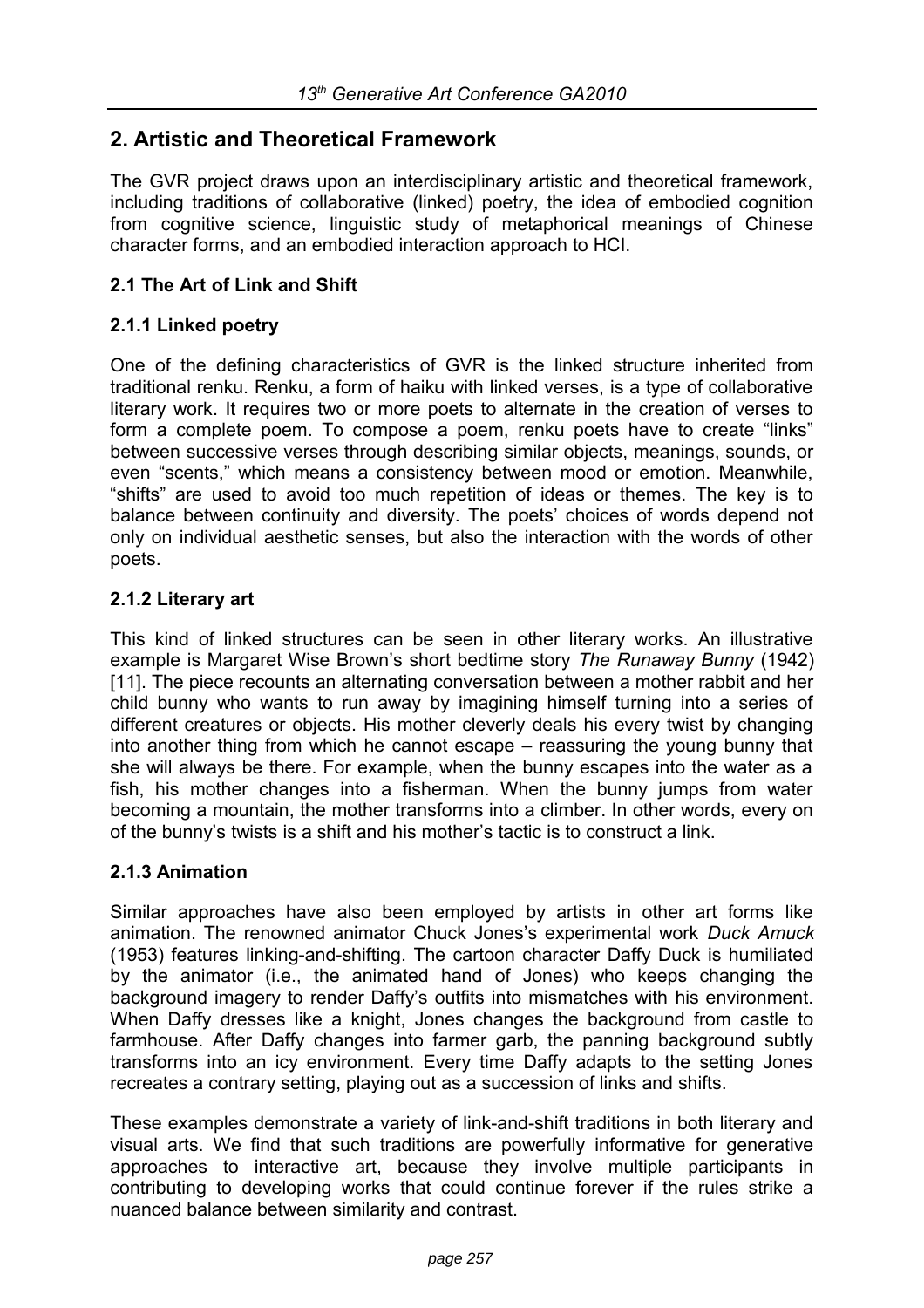## **2.2 Cognitive Semantics**

#### **2.2.1 Metaphor, blending, and analogy**

An influential theory in cognitive science, influenced by the embodied cognition perspective, is conceptual metaphor theory. George Lakoff, Mark Johnson, Mark Turner, and others have studied metaphors as mappings between domains and have shown that many basic metaphors are based on everyday motor-sensory life experiences [7, 12]. Gilles Fauconnier and Mark Turner have extended this framework in their conceptual blending theory, which describes how concepts are integrated both unconsciously in everyday life and in more complex thought such as in art and literature [13, 14]. Quite related to metaphor is the concept of analogy, in which the concept of one mental space is understood in terms of another. What allows for analogical inferences to be effectively made, it has been argued, is the structural similarity between the two spaces [15]. These approaches to imaginative association based on structural similarity constitute the theoretical grounding for algorithmically implementing the link and shift designs, as well as discourse structures, in the GVR project.

#### **2.2.2 Metaphor-Icon link in Chinese characters**

In [16], Masako Hiraga describes a significant relationship between C. S. Peirce's notion of iconicity from the field of semiotics and conceptual blending theory. She first reviews Peirce's well-known categorization of signs as icons, indexes, and symbols, and his further division of icons into images, diagrams, and metaphors, a trajectory moving from concrete perception to abstract conception. Imagic icons hinge on perceptual resemblance (e.g., the Chinese character " $\mathcal{R}$ ", which means fire), and diagrammatic icons hinge upon other types of relationships between form and content (e.g., " $\pi$ " means wood, two such characters arranged side by side " $\pi$ " means forest). Metaphorical icons, one of most interest to Hiraga, involves image content and structural relationship to represent analogical meanings (e.g., "隻" single, depicting a hand holding one bird, an "雙" double, a hand holding two birds). Hiraga argues that the meaning-making process involved in understanding metaphorical icons can be explained by adding mappings of visual structure to conceptual blending.

Peirce's tripartitie notion of icon provides us with a powerful model for formalization of visual semantics of the graphic images in GVR. Moreover, the construction of metaphorical meanings based on both imagic and diagrammatic components has also proved inspirational for the graphical composition framework in the GVR project.

#### **2.3 Embodied Interaction Approach to HCI**

In interactive artworks, we believe metaphorical meaning can arise not only through verbal conceptualization or visual perception, but also through bodily interaction. This observation builds on Paul Dourish's notion of embodied interaction in HCI which in turn draws upon Martin Heidegger's idea of "being-in-the-world" from phenomenology. Dourish suggests creating interactive systems that make use of our "familiarity" with the everyday world, including practical experiences with physical objects and communication skills in social communities.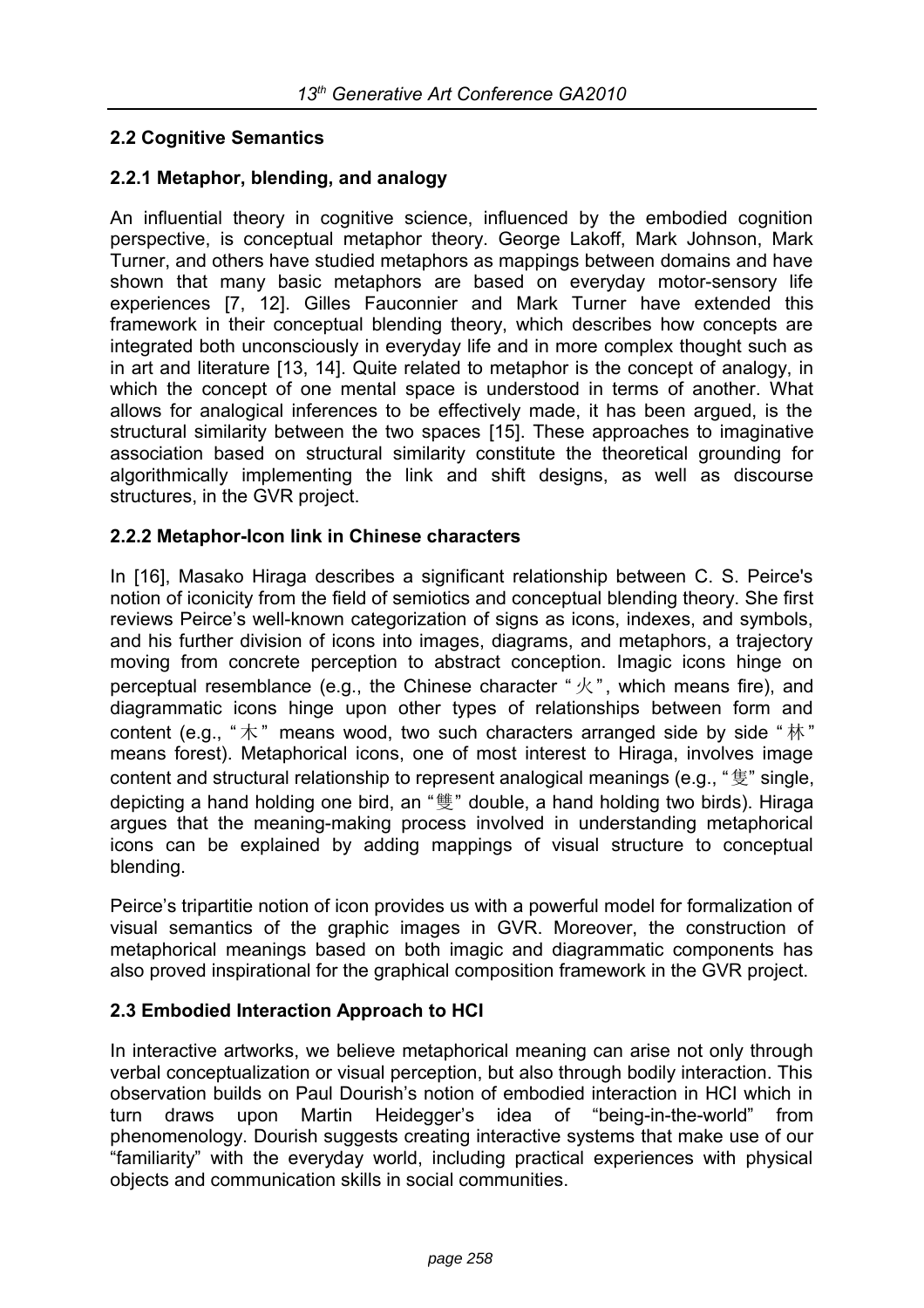Dourish tends to concentrate on tools and practices, perhaps due to his grounding in Heidegger's ideas. In contrast, phenomenologist Maurice Merleau-Ponty emphasizes how our bodies become involved in everyday practices and turn abstract bodily actions like pointing or other gestures into habits. In the context of interacting with computers, users perform habitual actions such as double-clicking and automatically understand the corresponding meanings. We believe this notion can be extended from automatic conventional input to richer interaction mechanisms in expressive works.

#### **2.4 Material-Based Imagination**

Building on cognitive science and neuroscience hypotheses regarding embodied cognition, we have analyzed an array of interactive multimedia artifacts and argued elsewhere that cognitive coupling perception animated works and motor action in using interactive systems can provoke what we call "material-based imagination." This notion stands in stark contrast to the general notion of imagination as purely a mental activity without bodily experience [10]. When the system accepts motor input from the user and generates animated feedback, the user makes metaphorical meanings through very automatic conceptual blending of motor action and generative animation. We see this new development as a demonstration that centralizes bodily interaction in metaphorical meaning generation with respect to digital artworks and multimedia systems at large.

## **3. An Example of GVR:** *Coding Landscapes, Crossing Metaphors*

The example work, *Coding Landscapes, Crossing Metaphors*, presents a type of GVR in which a poetic landscape is interactively co-created by the (author-designed) system and the user. The landscape is always composed of a series of modular graphic images depicting mundane locations. The arrangement of the tiles is meaningfully constrained by the structural (i.e., diagrammatic) properties along the edges. User input indicates where to add an adjacent to the map and the system adds subsequent tiles that are linked perceptually (i.e., imagically) or conceptually (i.e., metaphorically). The overall results is a map depicting the particular user's inclination toward either organic objects (natural or handcrafted) or industrial/modular artifacts (mass-produced or consumerist) that saturate much of everyday contemporary life in post-industrial societies. Animated human figures traverse the map and accumulate adaptations to the locations that they have journeyed through. Figure 1 below shows a screenshot of an instance of output of the work that has been co-created by a user with the system.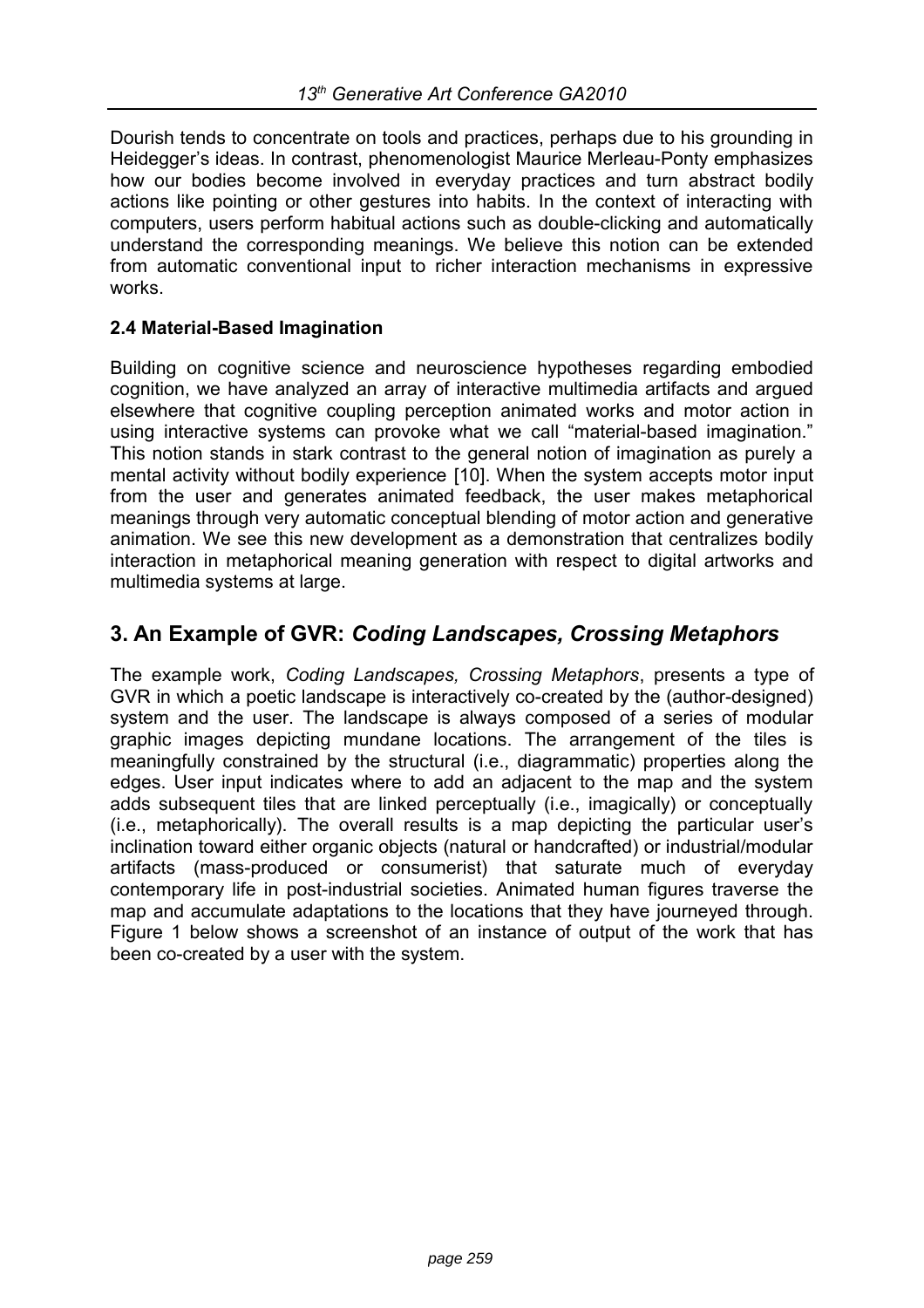

*Figure 1: A screenshot of* Coding Landscapes, Crossing Metaphors (a user has selected a number of tiles moving from left to right, the blurred tile at the far right indicates the next prospective tile to be added)

#### **3.1 Coding Poetic Landscapes**

This section describes the generative algorithms implemented in this work for autonomous and reactive animation phenomena, the rules applied in producing enduringly transformative personas, and the design of interaction mechanisms to enhance metaphorical understanding.

#### **3.1.1 Semantic annotation**

The set of tiles (which keeps expanding) currently consists of sixteen tiles. Each tile is semantically annotated with metadata (in xml) indicating perceptual, conceptual, and structural qualities, following the Hiraga's (and thus Peirce's) theory mentioned above.

#### Perceptual Qualities of Tiles

Perceptual qualities include some basic visual attributes, including shape and pattern. For example, the forest tile "looks like" the parking lot tile because they both have a vertically-striped pattern (see Figure 2).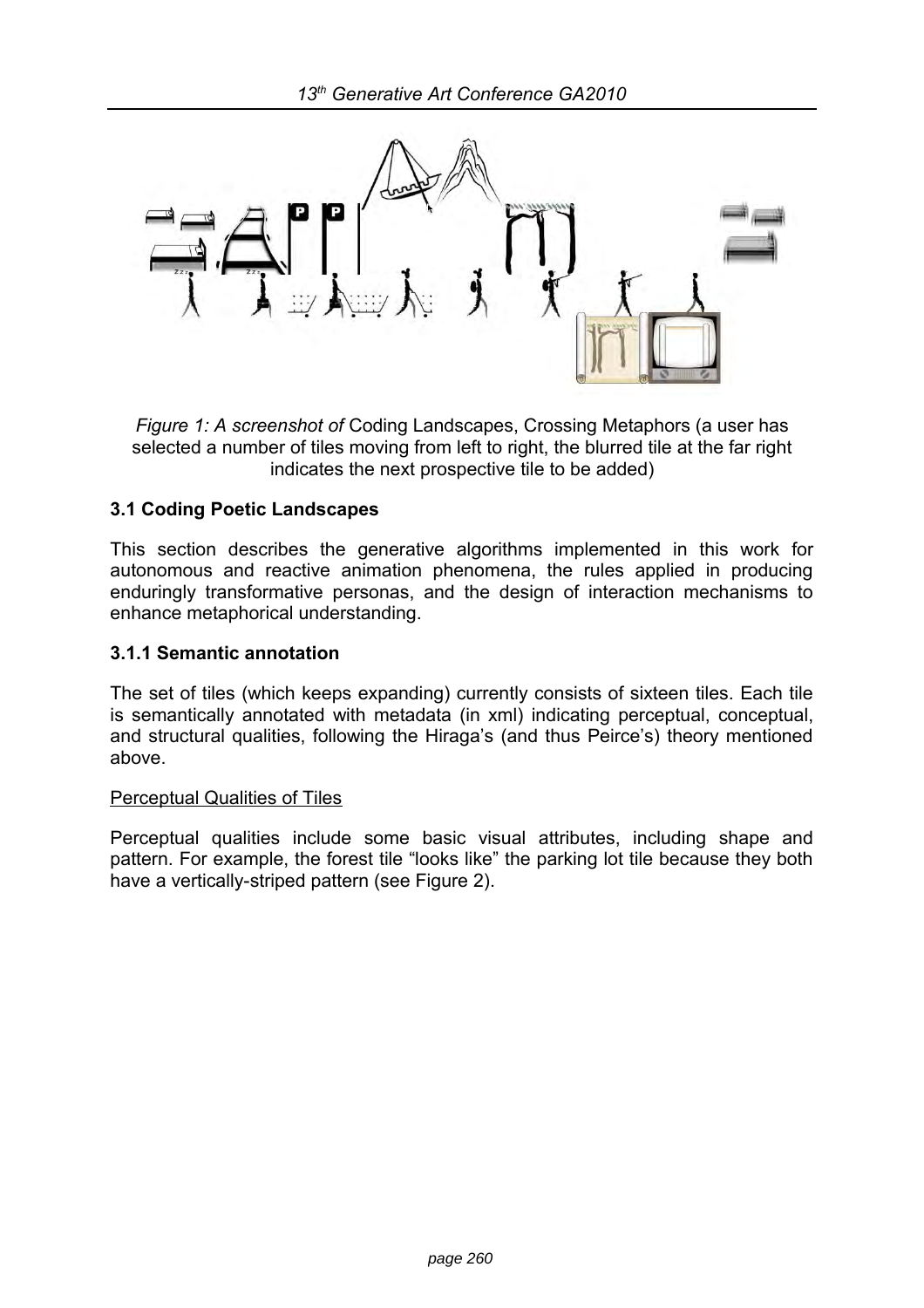triangular **'U'-shaped** 'L'-shaped 'S'-shaped progressively -scaled vertically-striped rectangular

*13th Generative Art Conference GA2010*

*Figure 2: A diagram showing visual attributes, including shape and pattern, of 16 topographical tiles*

## Structural Qualities of Tiles

Structural qualities determine how tiles may or may not be composed. They implement a combination of cinematic and graphic design conventions. These conventions include shot distance and angle, figure/ground relationships, closed/open edges, and the like (see Figure 3). Composing tiles using these conventions helps to keep make sure that the resulting map is visually coherent.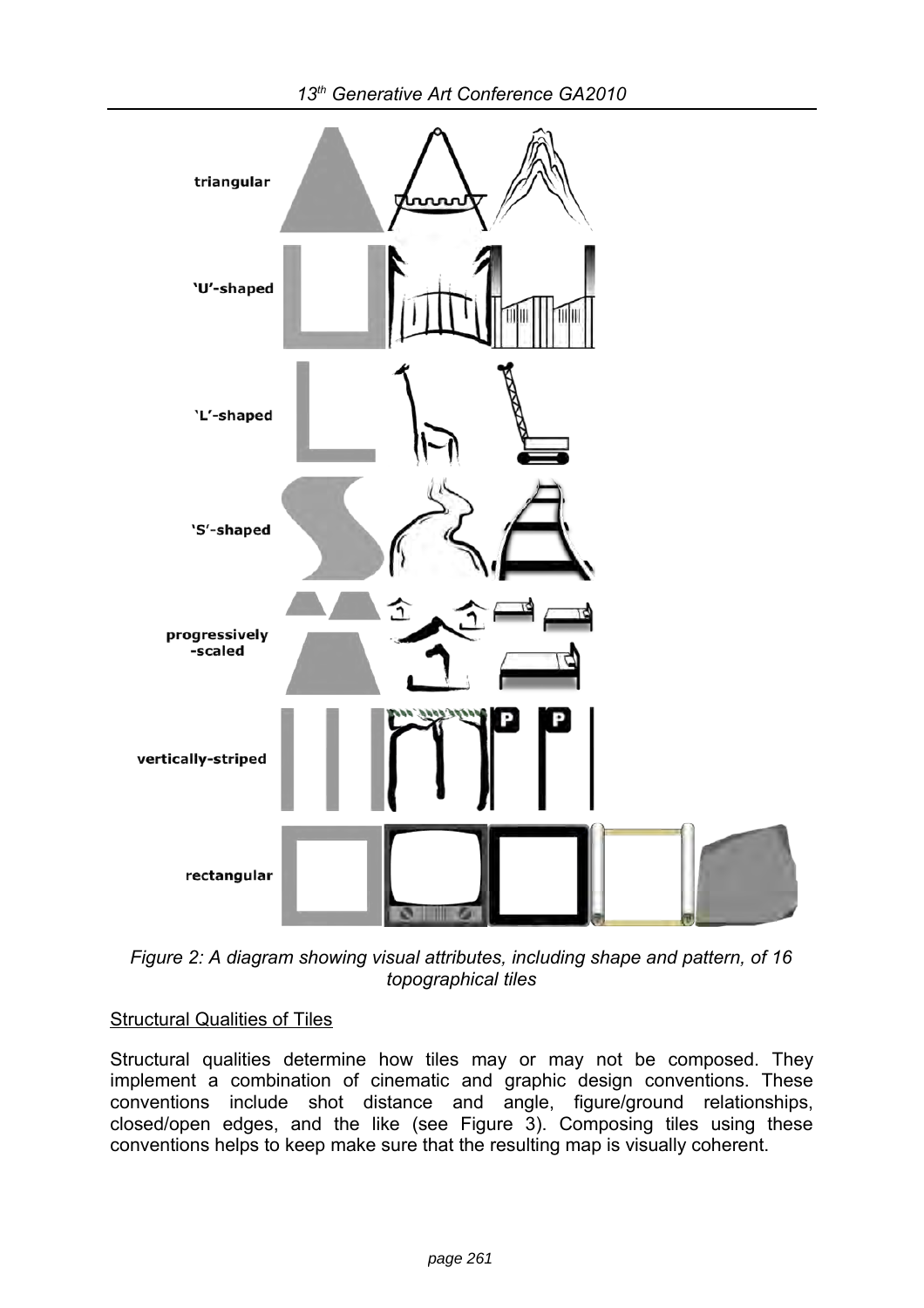

*Figure 3: A graph showing the edge qualities of the tiles in cinematographic convention: close-up (CU), full shot (FS), wide shot (WS), etc.*

#### Conceptual Qualities of Tiles

At the conceptual level, tiles are divided into two groups representing the dichotomy between organic (natural, handcrafted, and/or locally developed) and industrial/modular (mass-produced and/or standardized) objects described above. Tiles may also have finer-grained conceptual relations (see Figure 4 and 5). For instance, mountain, river, and forest all are related to the concept of nature. The handscroll painting and Rosetta stone are both historical artifacts. Such additional relations are secondary to the organic/modular dichotomy and provide a logical basis linking tiles as a user interacts with the system. Each tile has at least one counterpart featuring similar perceptual qualities, but different conceptual qualities, in order for them to have the potential to form visual links, but conceptual shifts in meaning (further discussed in the section on the "matching algorithm" below).

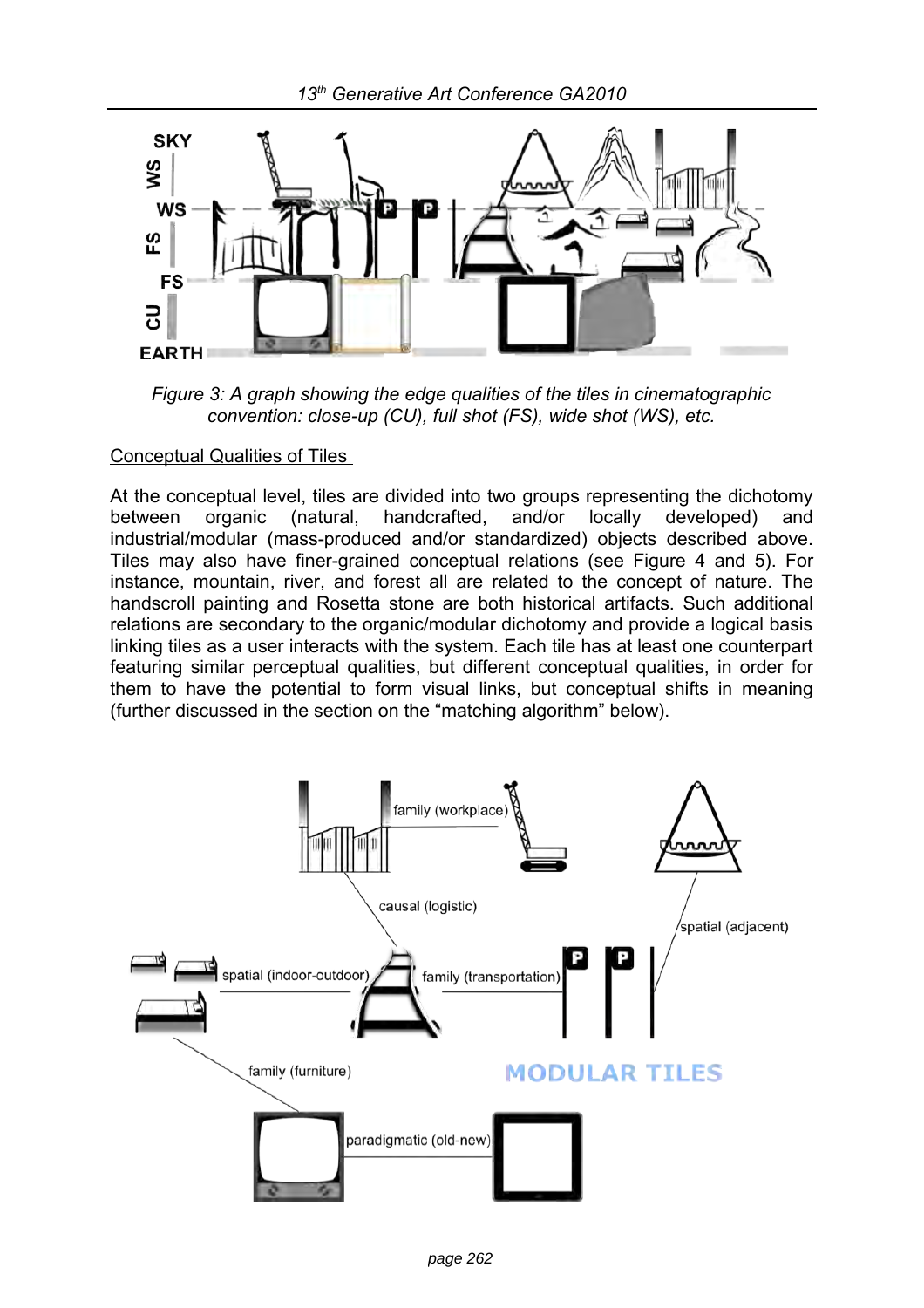

*Figure 5: A graph showing conceptual relations between organic tiles*

## **3.1.2 Matching algorithm and linked discourse**

In conceptual metaphor, blending, and analogy theories cited above, concepts are projected from one mental space onto another. Building on these theories, and using Joseph Goguen's theory of algebraic semiotics to provide a method for formalization [17], Harrell first developed an algorithm for blending [18]. Extending insights gained from that project, Harrell further developed for the GVR project another algorithm to find analogous, or "matching," tiles based upon structural similarity between metadata descriptions of multimedia assets. A general description of the approach follows.

Tiles are put together consecutively. For each pasted tile, the set of possible subsequent tiles is determined using the matching algorithm, which first shortlists possible images based on the weighted structural qualities, and then computes how well each candidate matches the previous tile (based on a mathematical property called homomorphism). The degree of a match depends on some combination of the three qualities. The author can specify the relative weightings of the perceptual, structural, and conceptual aspects of images in computing a match. This enables authors to determine their own notions of what comprises a match.

In order to achieve the type of linking invoked in our example GVR work, we set the weightings of the perceptual to be negative, the conceptual to be positive, and the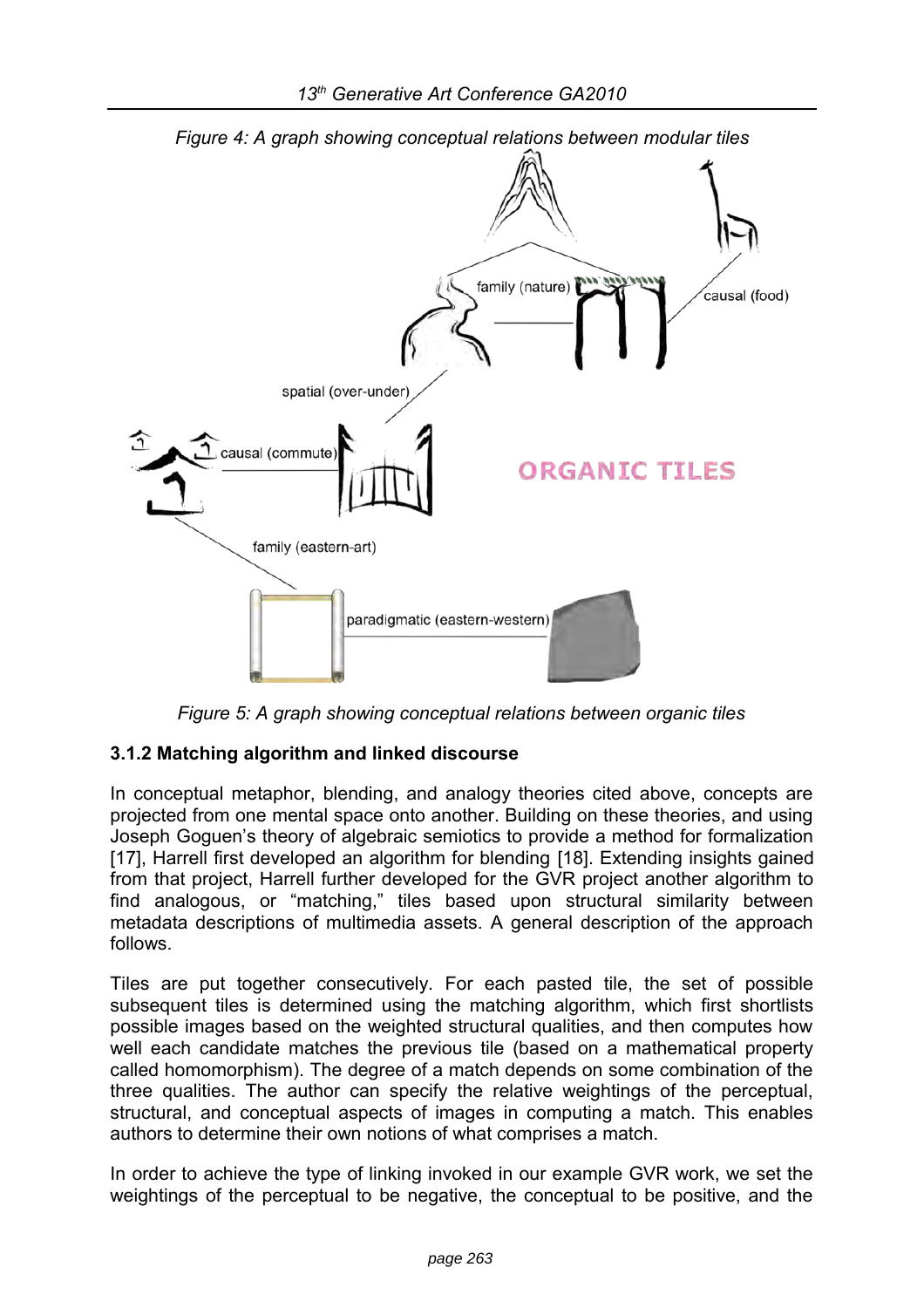structural to be zero. Hence, a link is a positive-degree match in which the two tiles belong to the same conceptual group (either modular or organic), but differ in shape and pattern. In contrast, a shift is a negative-degree match where the two tiles are contrasting conceptually, but similar perceptually. When a user has made too many links in selection, the system would forcefully suggest shifts by prioritizing negative weights. This rule ensures the balance of links and shifts in the interactive discourse of the work. In short, the juxtaposition (either linking or shifting) of tiles is always constrained by the structural qualities, which ensure a coherent composition, and perceptual and conceptual qualities, which are used to determine whether the juxtaposition is a link or a shift (see examples in Figure 6 and 7).



*Figure 6: A perceptual link (also conceptual shift) from factory to walkway, with a structural constraint from wide shot (WS) to full shot (FS)*



*Figure 7: A conceptual link (also perceptual shift) from mountain to river, with a structural constraint from wide shot (WS) to full shot (FS)*

#### **3.2 Populating the Landscape**

#### **3.2.1 Transformational rules**

The generated landscape is also populated with context-sensitive human figures. These figures charge the output with more evocative metaphors as in traditional renku poetry. A figure walks across the landscape and transforms according to how one is naturalized in each environment based on appropriate, context-specific use or possession of artifacts. For example, a figure walking in the forest might pick up a shotgun. When entering the parking lot, the shotgun-man would be pick up a shopping cart, becoming a shopping-cart-shotgun-man. In other words, the figure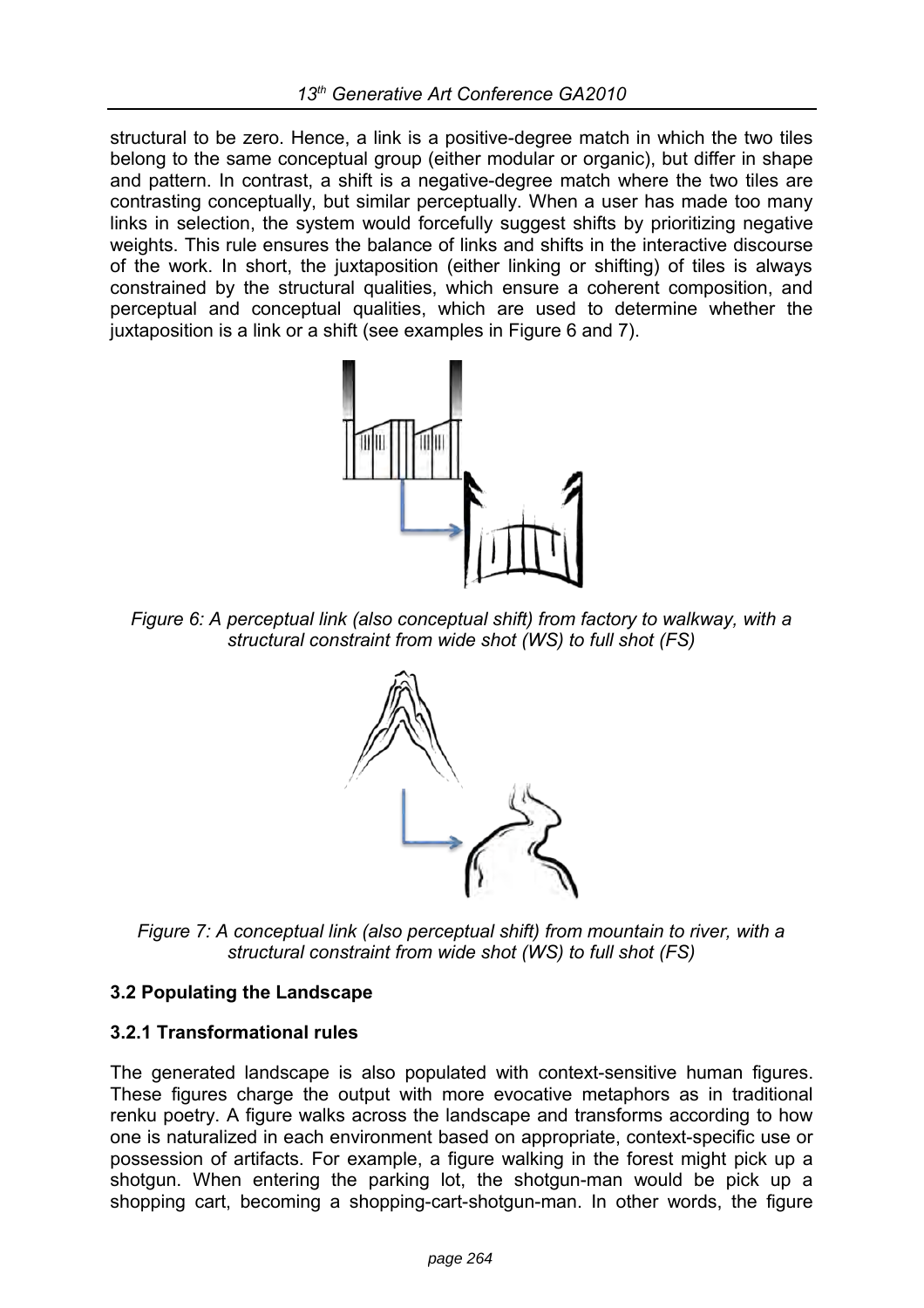builds up a history represented by its artifacts. This type of transformation is combinatorial, because the artifacts are non-overlapping and can be combined with any image of the human figure carrying other artifacts. Transformation can occur in other ways, however. A special type of combinatorial relationship is a recursive one. In this type of relationship a graphical element may be nested inside of another one. Finally, we can also transform characters using procedural techniques such as distorting the image using a visual filter, altering the color, or performing a scaling, shearing, or rotating mathematical transformation. Figure 8 below depicts a chart of transformational rules for personas inhabiting the poetic landscape.



*Figure 8: Rules for transforming personas and some examples*

## **3.3 Crossing Metaphors through Interactions**

#### **3.3.1 Interaction mechanisms**

The earliest implementation of this example work accepts only simple mouse clicks as user interaction. When the mouse cursor moves to empty spaces adjacent to the tiles, the user is provided with possible subsequent tiles in different direction (left, right, up, or down) suggested by the system. The system waits for the user's click confirming which tiles is selected and that tile is added to the map.

The following subsections describe recent types of interaction added to the system. First, we added a shift-focus effect to the conventional point-and-click input mechanism to indicate which potential next tile the user is currently focusing on. Second, we implemented a gesture-based motion-sensitive input method using the touchpad. Third, we implemented a keyboard input method featuring command-line input. In the following discussion, we provide analyses of these different input mechanisms.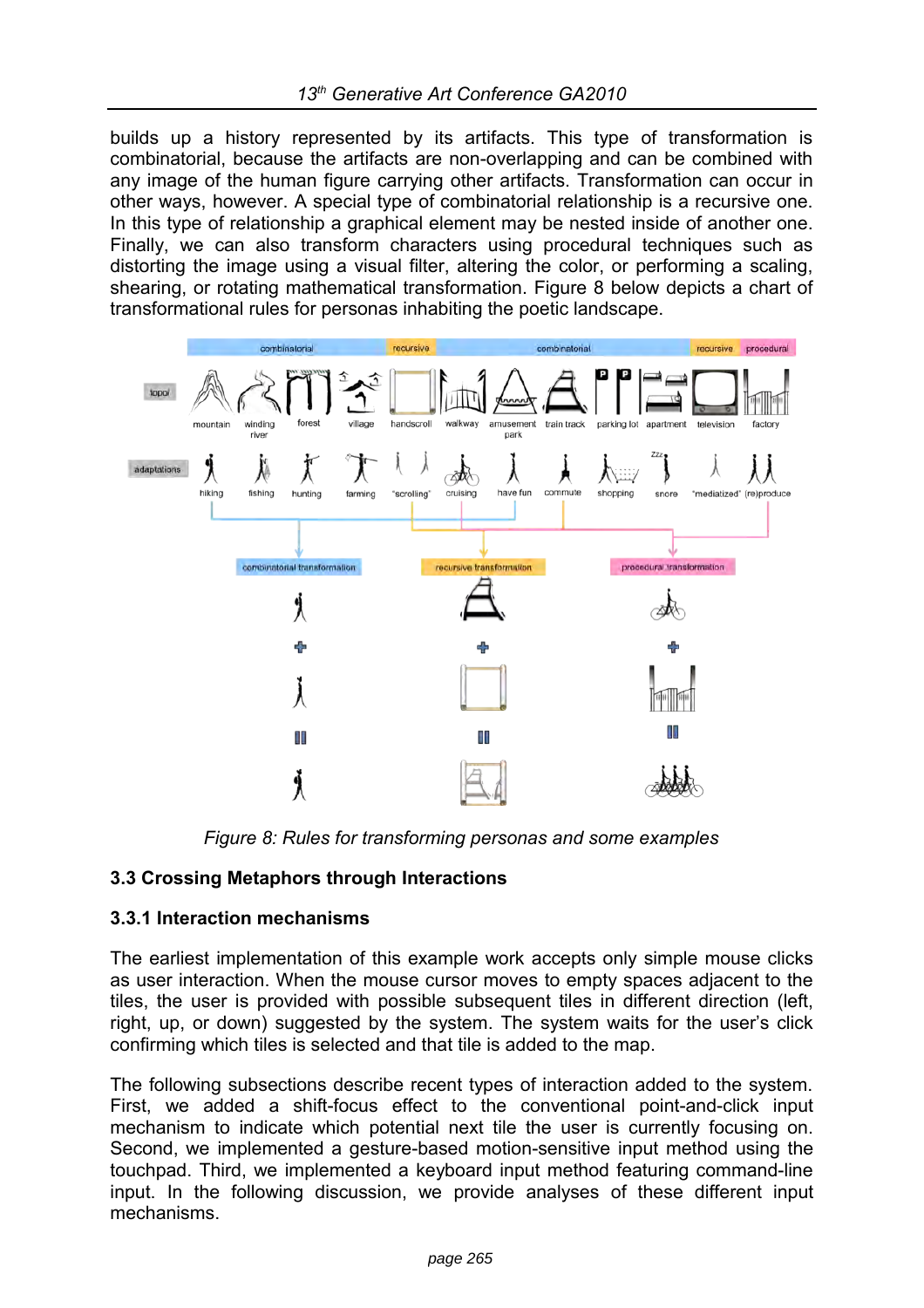#### Shift-Focus Effect

As a step toward more embodied interaction, we added additional dimensions of motion-based input, namely feedback based upon relative mouse position instead of absolute position-based input. For example, potential next tiles are blurred with respect to how far the mouse pointer "moves" away from them. When the pointer moves closer to a particular potential tile, the tile would become sharper, imitating the shift-focus effect in cinematography. This simple interactive visual effect is motion sensitive because the degree of blurriness depends on the relative position of the pointer to the tile at any moment.

This motion-sensitive input-feedback mechanism demonstrates metaphorical meaning generation through bodily interaction at two levels. At the immediate level, the shift-focus visual effect automatically maps to the user's sensorimotor experience of saccadic eye movement over the image. At a more abstract metaphorical level, further imaginative elaboration is inteneded to result in the idea of "decision-making in everyday life." When the mouse pointer rests on a tile, the tile will be clearer than others, but still subtly floating until it is selected and settles into place. This mechanism is meant to invoke a sense of uncertainty because of a conventional experientially based metaphor: "unknown is up; known is down" [7]. Once the user clicks on a floating tile, it will be pinned down and confirmed, telling that the decision is irreversible.

#### Finger-Walking Input

Although the shift-focus effect provokes the imagination, the simple mouse click only means "confirm!" to the user. In contrast, the touchpad affords an array of finger movements that may replace the click. We can implement gesture recognition engines to accept various finger actions such as circling, rubbing, pinching, and more. Finger action is often natural, immediate, and automatic. People are used to various finger actions in everyday life. Here, we employ finger walking on the touchpad as a motor input (see Figure 9).



*Figure 9: A photograph showing a user walking fingers on the touchpad while interacting with the system*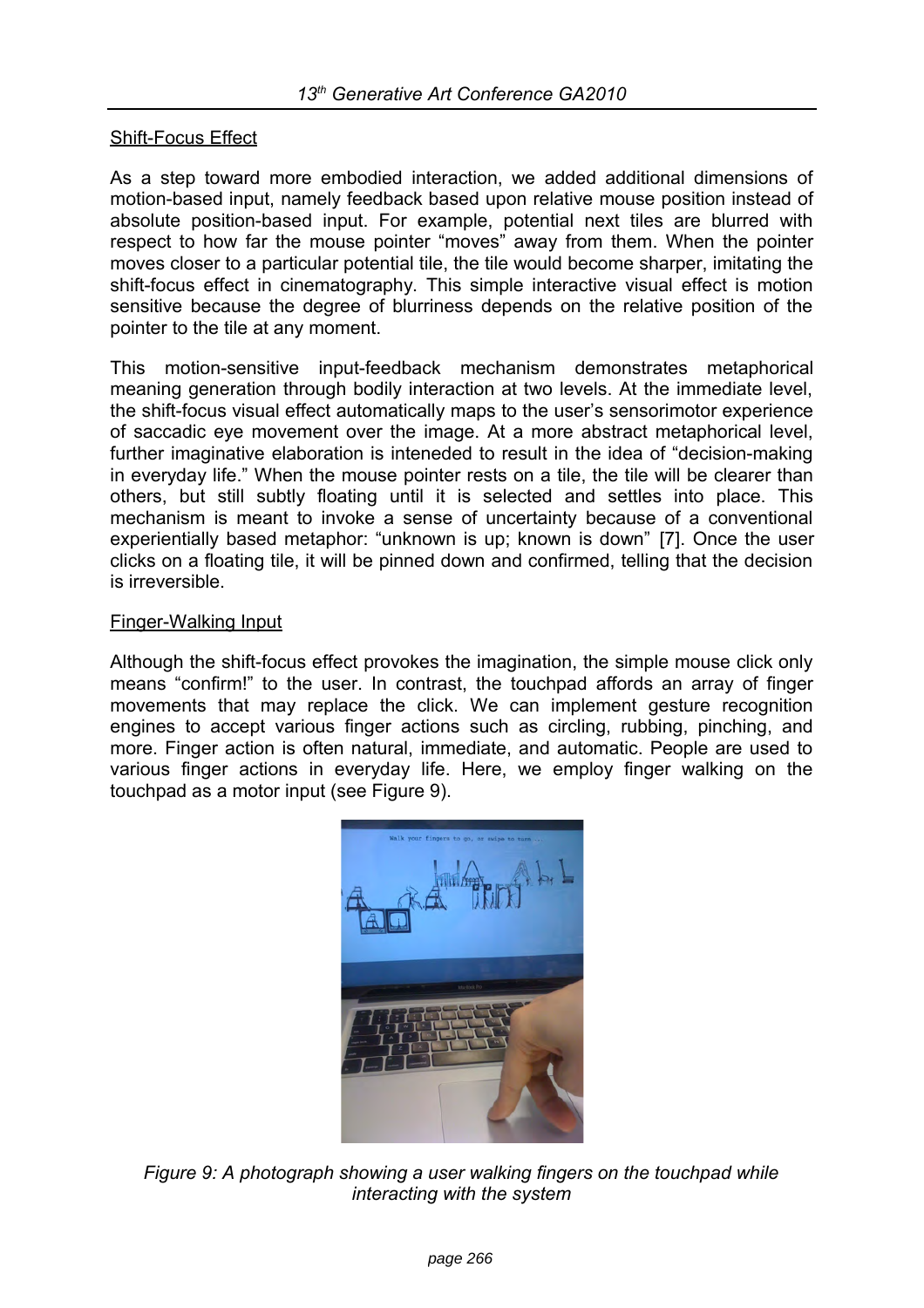Finger walking echoes the main theme, the basic "life is a journey" metaphor [7]. When a user walks her fingers on the touchpad, she sees human figures walking across the landscape. The specific motor input joins with the sensory output generated by the system to form a tight motor-sensory connection, which immediately embodies the user's intention to traverse the landscape. One can control the finger-walking pace to affect the transforming figures' traversing speeds. The human figures become the user's avatar. Optional tiles still look blurred and floating, but they become clearer and clearer when the user continues finger walking. This interactive effect is intended to recall the experience of stepping into a path and peeking forward in order to have a clearer picture of the environment ahead. Building on the mouse-driven shift-focus effect, an optional tile will eventually be confirmed and the choice becomes irreversible. Before that, however, the user can always retreat and examine other possible directions by swiping on the touchpad. Further elaboration of this traversal experience results in new imaginative metaphor: "a landscape of multiple paths is a life full of determining choices."

#### Keyboard Input

The third input method is a return from devices as the mouse and touchpad to the venerable keyboard. Here the user only needs to keep hitting different keys alternately in order to make those human figures walk (see Figure 10). It does not matter which key are hit. The interaction mechanism is similar to that of old-fashioned videogames relying on "button mashing," though in this case all keys are valid. In fact, the user's fingers can walk (or even run or dance) across keyboard just as the figure walks across the landscape. Optional tiles still become clearer when the user keeps moving her fingers on the keyboard. If she wants to retreat, this time she needs to press the tab key. Hitting tab again results in another optional tile. When the user keeps typing and hitting tab intermittently, the whole interaction becomes an elaboration of traditional command-line completion in computer coding.



*Figure 10: A photograph showing a user's "running" fingers on the keyboard while interacting with the system*

This design is intended to be evocative (perhaps even nostalgic) in two ways. First, textual input is still the prevalent input method for computer coding (visual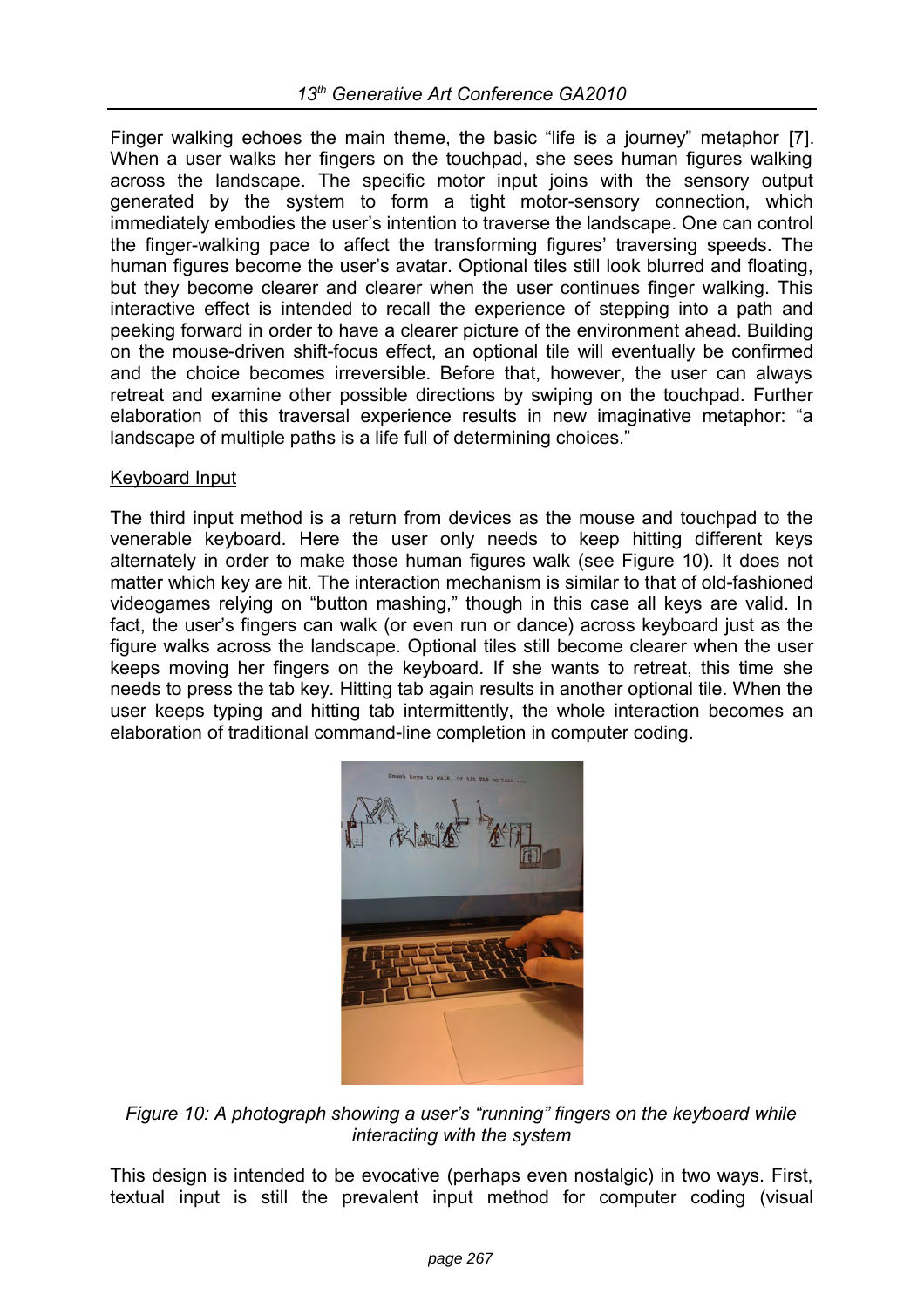programming tools only exist in a limited scale). The keyboard input mechanism resonates with the first part of the work's title: "Coding Landscapes." When a user types on the keyboard and tiles pop up on the screen, she literally "codes" a landscape using our iconographic language. Second, command-line completion is a common feature of text-based user interfaces, which suggest relevant commands or filenames by automatically filling in partially typed texts. This feature has also been implemented in the integrated development environments (IDE) of many programming platforms. Often in such enironments, when a user/programmer hits the tab key, the system fills in another likely command name. Hitting tab consecutively results rotating between various command options. Our keyboard input mechanism resembles a coding environment and may provoke a user to consider nuanced relationships between computer coding and artistic creation.

## **4. Conclusion**

In our GVR work, links and shifts across a poetic landscape, a metamorphosing human figure, and embodied interaction conjoin in a user's imagination. A figure with a shopping cart may walk across the boundary between a visually similar forest and parking lot. Fingers running across a keyboard or touchpad send that character into a sprint across amusement parks and rivers. It is our hope these experiences generatively reveal aspects of the landscape (intertwined natural and modular spaces, see Figure 11). The walking human figures are designed to evoke particular metaphors subjectively important to us as artists, critically evoking how human social identities transform with subtle traces of memories and artifacts from places traversed and left behind. We intend that the interaction mechanisms implemented might further engage users in an emotionally charged and enduring motor-sensory feedback loop mobilized by our generative visual poetry system.



*Figure 11: A screenshot showing a transformative persona crossing two topoi*

The GVR project attempts to extend form-dominant generative approaches in contemporary art to incorporate emotional meanings and evocative content. The sequentially connected structure and the multitude of emotion-laden topics in renku poetry make it a good candidate to serve as a departure point for our research inquiry. When designing generative rules and interaction mechanisms for this generative renku work, we found that integrating embodied interaction ideas with cognitive semantics-based generative models help tighten the connection between form and content. On one hand, contemplating the relationship between systemgenerated animation and user motor action directs our attention toward formal presentation and interaction. On the other hand, analyzing multiple levels of imaginative metaphorical understanding of our system points us toward a focus on